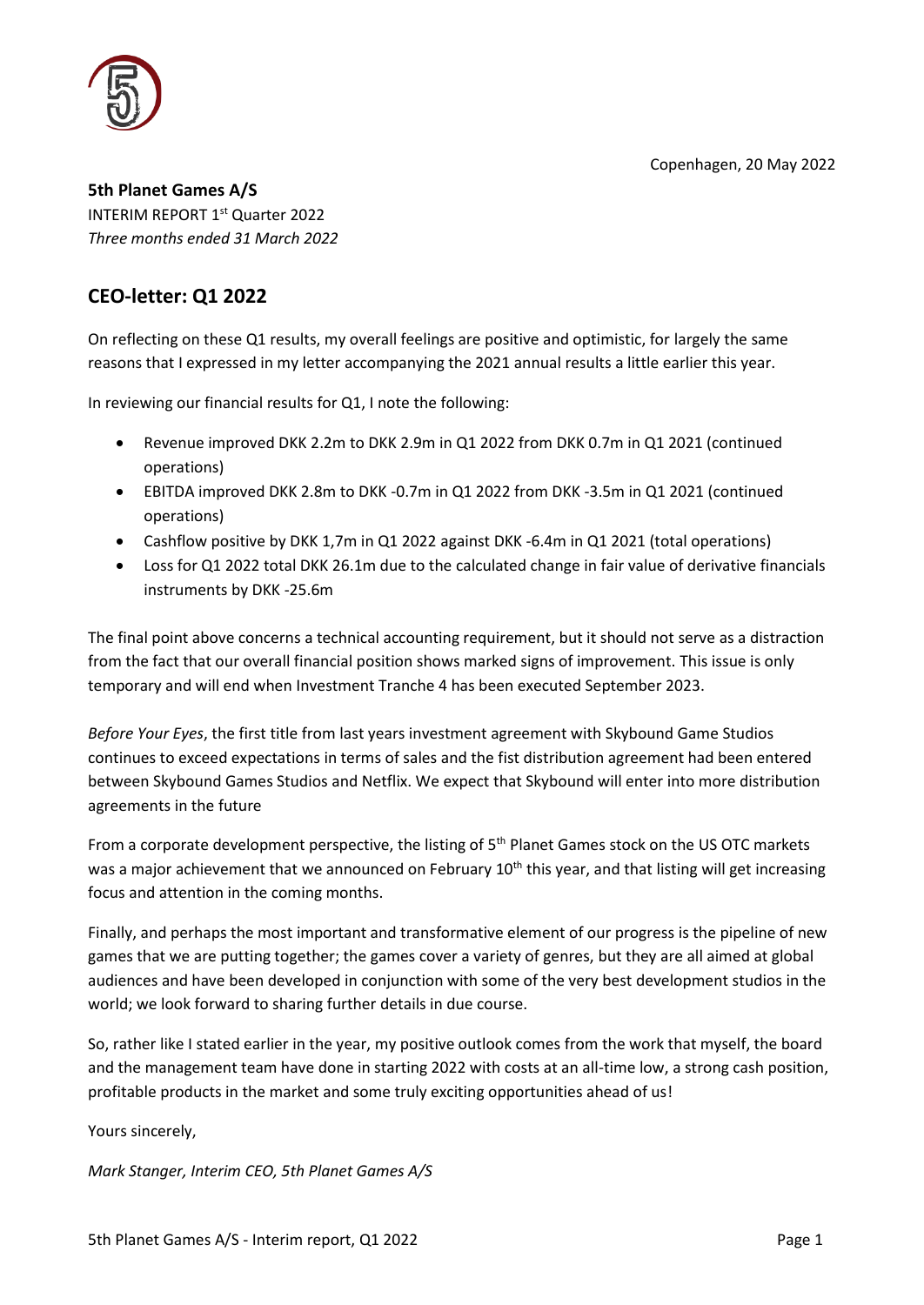

# **OUTLOOK for 2022**

Based on the result in Q1 2022, the financial guidance for 2022 remain the same as as announced in the annual report for 2021, a revenue at a level of DKK 10-20m and EBITDA at a level of DKK -5-1m.

## **Key figures and financial performance**

|                                                           | Q1        | Q1       |           |
|-----------------------------------------------------------|-----------|----------|-----------|
| <b>DKK '000</b>                                           | 2022      | 2021     | 2021      |
|                                                           |           |          |           |
| *Revenue                                                  | 2,914     | 713      | 4,809     |
| *Gross profit                                             | 2,859     | 452      | 4,688     |
| *Loss before special items (EBITDA)                       | $-462$    | $-3,512$ | $-9,465$  |
| *Operating profit/loss (EBIT)                             | $-727$    | $-3,512$ | $-15,066$ |
| *Net Financials exclusive change in derivative instrument | 211       | 403      | 656       |
| Change in derivative financials instruments, fair value   | $-25,630$ | 0        | 7,729     |
| Loss from discontinued operations                         | O         | $-3,542$ | $-9,651$  |
| Net loss for the year                                     | $-26,146$ | $-6,415$ | $-16,254$ |
|                                                           |           |          |           |
| Total assets                                              | 21,169    | 21,840   | 28,359    |
| Investments other equipment                               | 0         | 0        |           |
| Capitalized and expenses costs development                | 571       | 1,180    | 3,998     |
| Equity                                                    | $-2,011$  | 15,953   | 23,461    |

\*Figures for Q1 2021 and FY2021 are only for continued operations.

**Revenue** for Q1 2022 amounted to DKK 2.9m, a 309% increase from DKK 0,7m in Q1 2021 (continued operations).

**Gross profit** for Q1 2022 amounted to DKK 2.8m, a 533% increase from DKK 0.5m in Q1 2021 (continued operations).

**Costs** for Q1 2022 decreased by DKK 0.6m (continued operations).

- Development expenses in Q1 2022 amounted to DKK 0.6m a decrease from DKK 1.2m in Q1 2021 (continued operations).
- Other expenses were in Q1 2022 on same level as in Q1 2021 (continued operations).

**EBITDA** before special items was a loss of DKK 0.5m in Q1 2022 against a loss of DKK 3.5m in Q1 2021 (continued operations). The increase was mainly driven by increase in revenue.

**Financial income** was an income of DKK 0.2m, covering financial income from exchange rate adjustments and financial expenses to cash accounts in bank.

**Financial expenses** were a cost of DKK 25.7m covering an interest expense of DKK 0.1 and calculated change in loss from derivative financials instruments of DKK 25.6m. The amount DKK 25.6m is the fair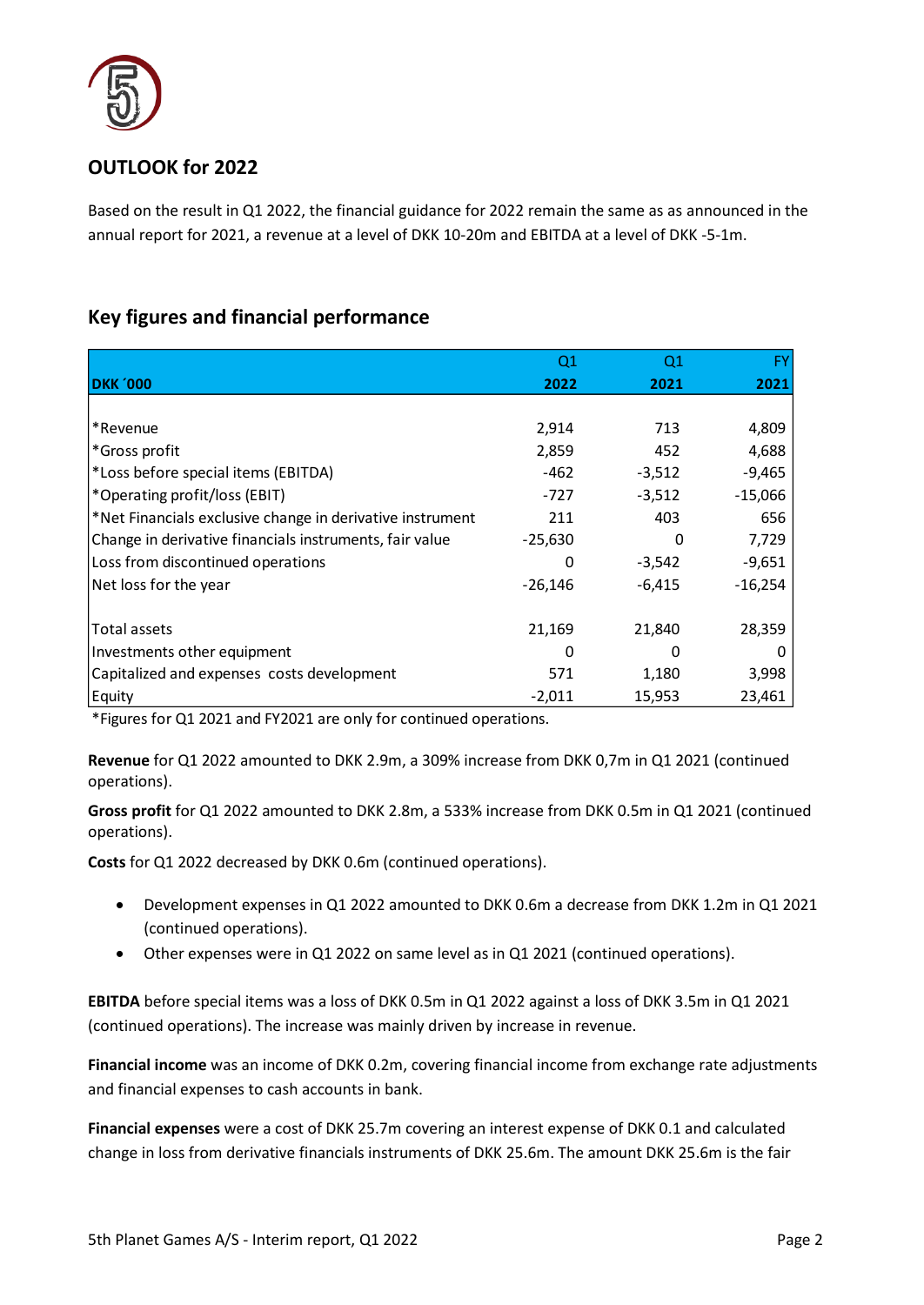

calculated value change of Tranche 2-4 from the investment agreement with Skybound Games Studios. For further explanation please see note 4.

**Loss before tax** amounted to DKK 26.1m in Q1 2022 an increase from DKK -3.1m in Q1 2021 (continued operations).

#### **Cash flows from operating activities.**

Cash flows from operating activities was positive with DKK 1.7 in Q1 2022 against an outflow of DKK 6.5m in Q1 2021.

**Cash position** as of 30 June 2022 amounted to DKK 15.3m against DKK 17.1m as of 31 March 2021.

**The Group's equity** as of 31 March 2022 amounted DKK -2.0m. The reason for the negative equity as of 31 March 2022 is that the calculated value of the derivative financials instruments amounts DKK -17.9m as of 31 March 2022.

### **Events occurring after the balance sheet date.**

On 26 April 2022 the company's equity was increased following trance 2 in the investment agreement with Skybound Games Studios inc. was completed with a gross proceeds of NOK 22m. (DKK 16.9m).

Following the above-mentioned capital increase and an actual calculation of the fair value of the derivative financials instruments the equity at the time of this report is higher than the share capital and the company is no longer in a situation with capital loss.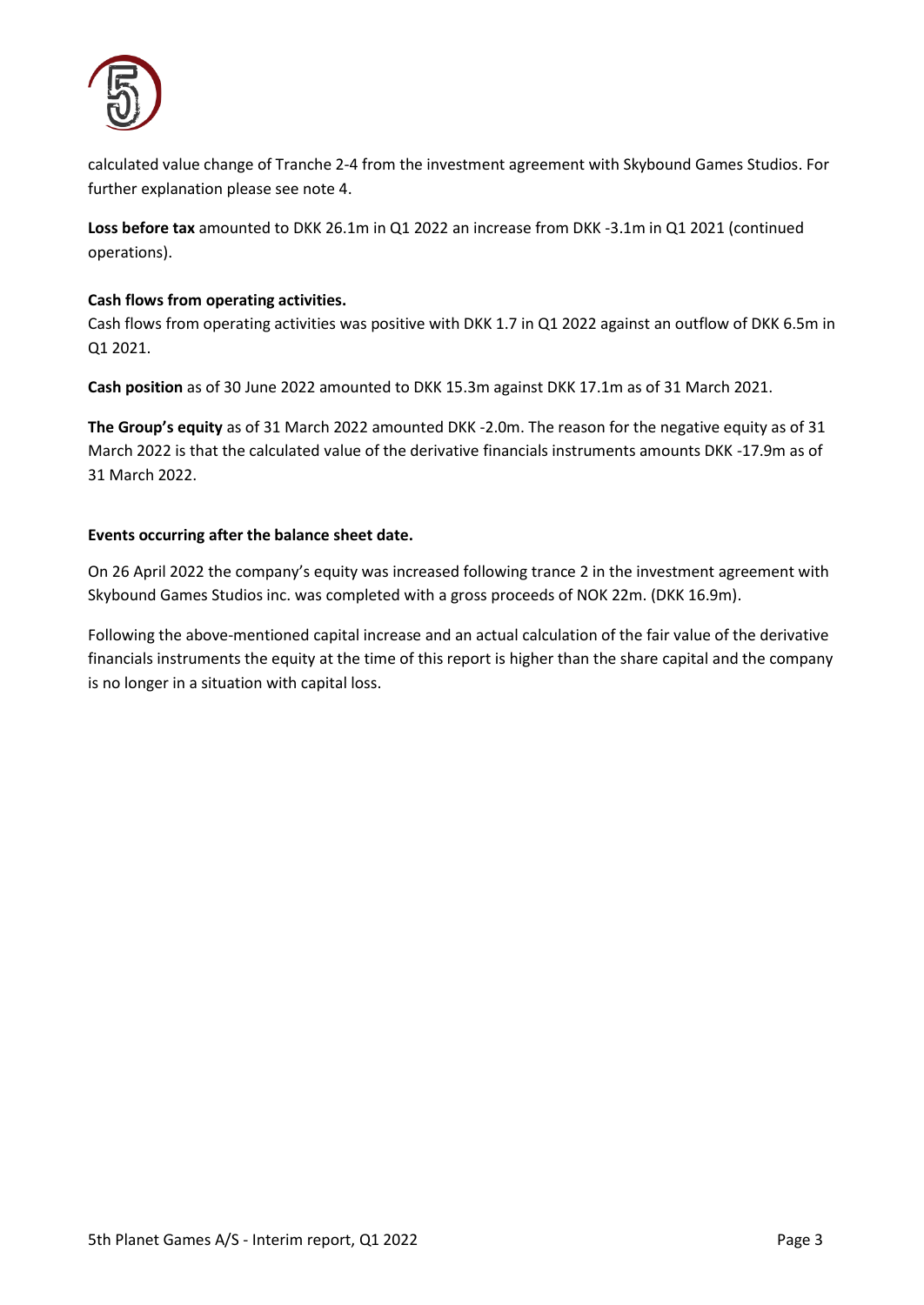

### **5th Planet Games at a glance**

- An international, publicly traded games development company founded in 2011.
- A company that creates, develops and publishes games on globally basis.
- Strong portfolio of titles available across all platforms.
- Truly passionate about games and committed to making and publishing titles that will engage and bring genuine joy to people for years.
- Enters into strategic partnerships with global IP holders for increased visibility, awareness and games performance.
- Focused on games of the highest quality and a publishing function managed by an experienced executive team from Europe and the USA

**5th Planet Games A/S** Gothersgade 11 1123 Copenhagen K Denmark

E-mail: mstanger@5thplanetgames.com Phone: +44 7833690674 CVR no.: 3359 7142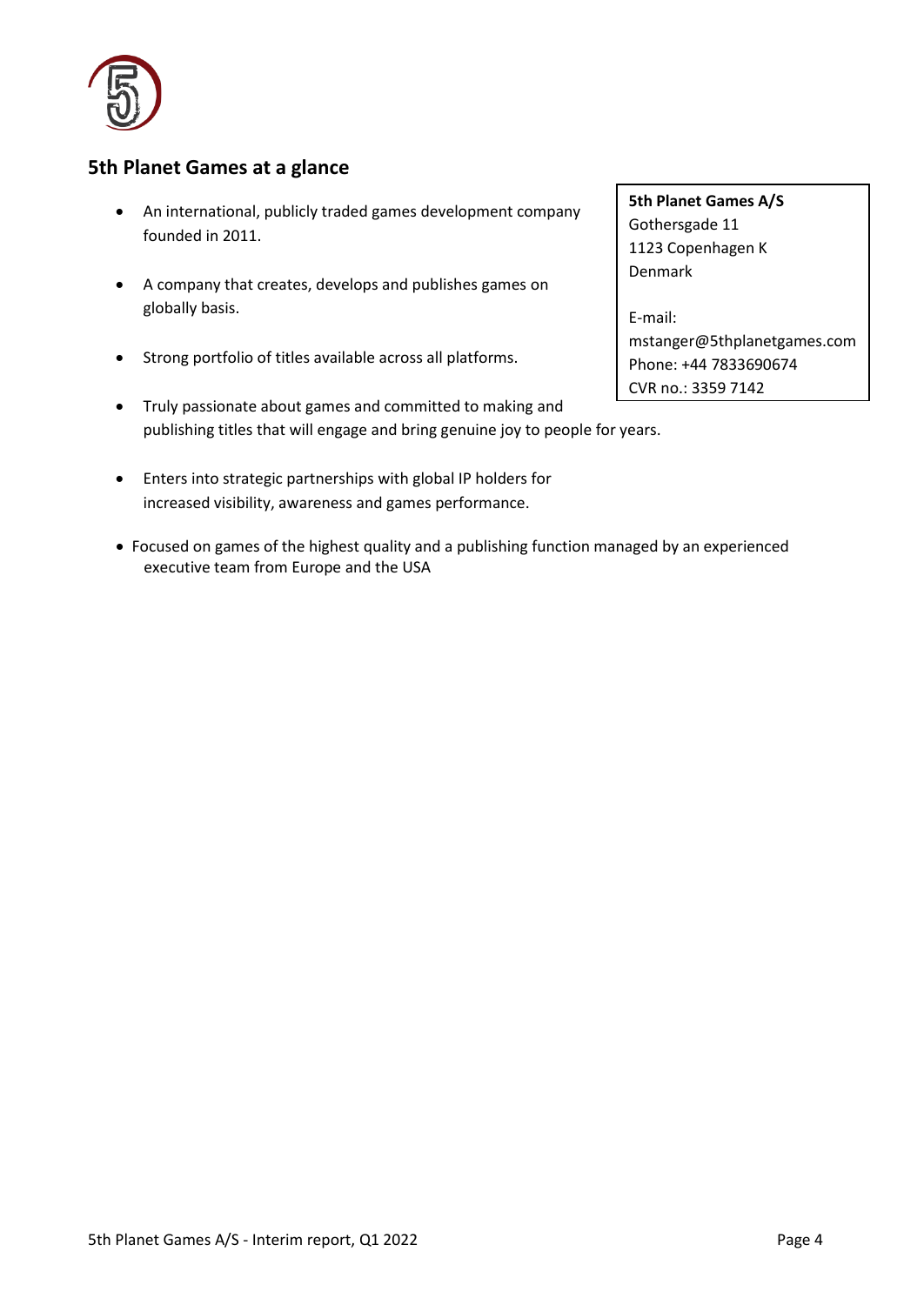

## **Statement by the Board of Directors and the Executive Board**

The Board of Directors and the Executive Board have discussed and approved the interim report for the period 1 January - 31 March 2022 of 5th Planet Games Group.

The interim report has been prepared in accordance with IAS 34 Interim Financial Reporting, as adopted by the EU, and additional Danish interim reporting requirements for listed companies. The interim report has been subject to review.

In our opinion, the interim report gives a true and fair view of the 5th Planet Games Groups' assets, liabilities and financial position on 31 March 2022, and of the results of the 5th Planet Games Group's operations and cash flows for the period 1 January - 31 March 2022.

We also find that the management's review provides a fair statement of developments in the activities and financial situation of the Group, financial results for the period and the financial position of the Group, and describes the significant risks and uncertainties pertaining to the Group.

Copenhagen, 20 May 2022

**Executive Board**

Mark Stanger *CEO* 

**Board of Directors**

Chairman

Jon Goldman Henrik Nielsen

David Alpert North Søren Kokbøl Jensen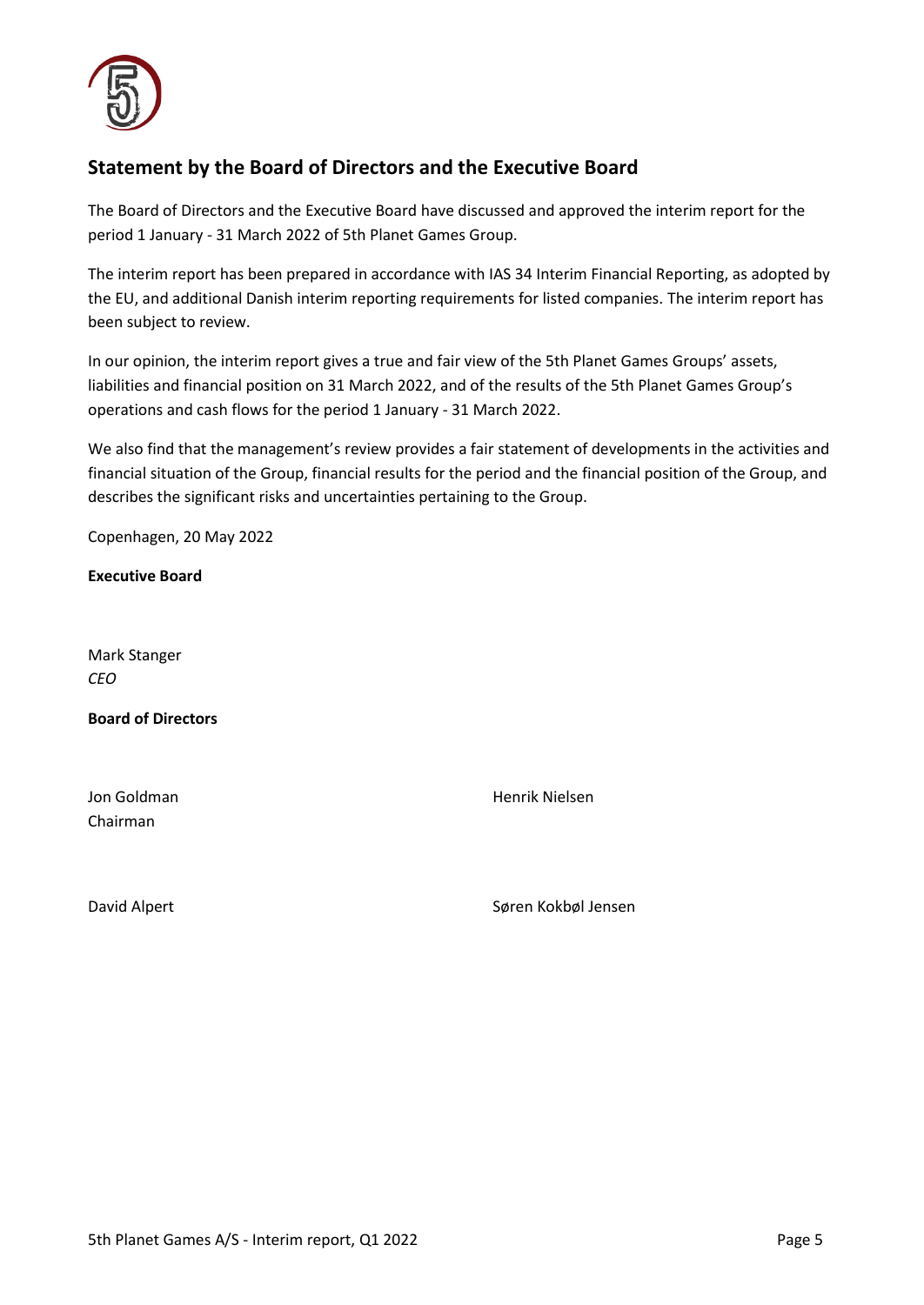

### **Independent Auditors' review report**

#### **To the shareholders of 5th Planet Games A/S**

We have reviewed the interim consolidated financial statements of 5th Planet Games A/S for the period 1 January 2022 – 31 March 2022 comprising income statement, statement of comprehensive income, balance sheet, cash flow statement and statement of changes in equity as well as selected explanatory notes, including summary of significant accounting policies (page 7-13).

#### **The Board of Directors' and the Management's responsibility for the interim consolidated financial statements**

The Board of Directors and the Management are responsible for the preparation of interim consolidated financial statements in accordance with IAS 34, Interim Financial Reporting, as adopted by the EU and Danish disclosure requirements for interim financial reporting of listed companies, and for such internal control as management determines is necessary to enable the preparation of interim financial statements that are free from material misstatement, whether due to fraud or error.

#### **Auditors' responsibility**

Our responsibility is to express a conclusion on the interim consolidated financial statements based on our review. We conducted our review in accordance with the International Standard on Review of Interim Financial Information Performed by the Independent Auditor of the Entity and additional requirements under Danish Auditor regulation. This requires us to conclude whether anything has come to our attention that causes us to believe that the interim consolidated financial statements, taken as a whole, are not prepared in all material respects in accordance with the applicable financial reporting framework. This also requires us to comply with ethical requirements.

A review of interim consolidated financial statements in accordance with the International Standard on Review of Interim Financial Information Performed by the Independent Auditor of the Entity is a limited assurance engagement. The auditor performs procedures, primarily consisting of making inquiries of management and others within the entity, as appropriate, and applying analytical procedures, and evaluates the evidence obtained.

The procedures performed in a review are substantially less than those performed in an audit conducted in accordance with International Standards on Auditing. Accordingly, we do not express an audit opinion on the interim consolidated financial statements.

#### **Conclusion**

Based on our review, nothing has come to our attention that causes us to believe that the interim consolidated financial statements for the period 1 January 2022 – 31 March 2022 are not prepared in all material respects in accordance with IAS 34, Interim Financial Reporting, as adopted by the EU and Danish disclosure requirements for interim financial reporting of listed companies.

Copenhagen, 20 March 2022

#### **Grant Thornton**

Anders Flymer-Dindler Mathias John Vintersbølle State-Authorized Public Accountant State-Authorized Public Accountant MNE-nr 35423 MNE-nr. 47837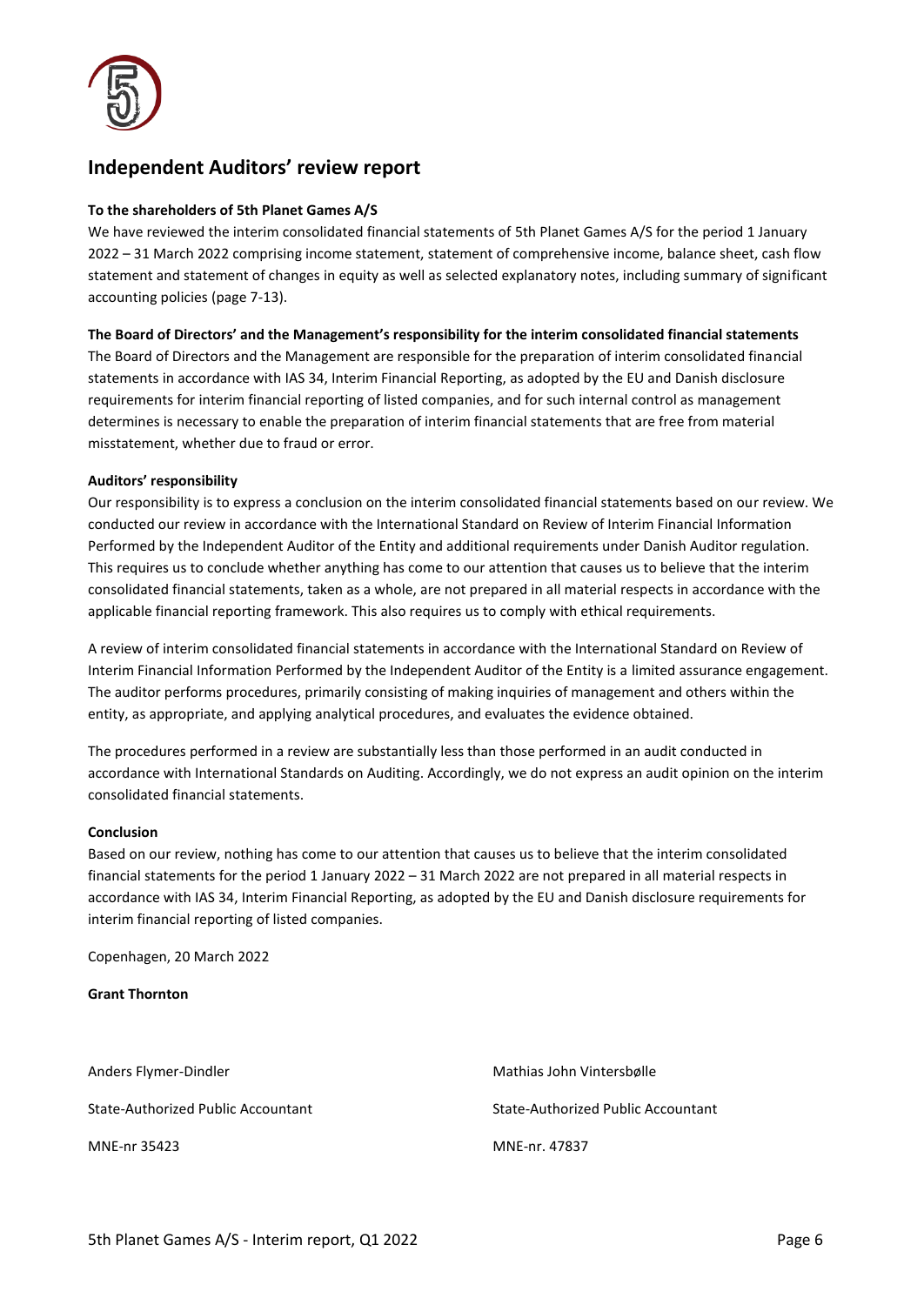

# **Consolidated statement of comprehensive income**

| <b>DKK'000</b>                                                   | <b>Note</b>    | Q1 2022   | Q1 2021       | FY 2021   |
|------------------------------------------------------------------|----------------|-----------|---------------|-----------|
|                                                                  |                |           |               |           |
| Revenue                                                          | $\overline{2}$ | 2,914     | 713           | 4,809     |
| Costs of sales                                                   |                | 55        | 261           | 121       |
| <b>Gross Profit</b>                                              |                | 2,859     | 452           | 4,688     |
| Research and development costs                                   |                | 571       | 1,180         | 3,998     |
| Marketing expenses                                               |                | 0         | 0             | 0         |
| Other expenses                                                   |                | 2,750     | 2,784         | 10,155    |
| Loss before special items, deprecation and amortisation (EBITDA) |                | $-462$    | $-3,512$      | $-9,465$  |
| Special items                                                    |                | 0         | 0             | 5,262     |
| Depreciation and amortisation                                    |                | 265       | 0             | 339       |
| <b>Operating loss (EBIT)</b>                                     |                | $-727$    | $-3,512$      | $-15,066$ |
| Financial income                                                 |                | 235       | 433           | 8,483     |
| Financial expenses                                               |                | 25,654    | 30            | 98        |
| Loss before tax                                                  |                | $-26,146$ | $-3,109$      | $-6,681$  |
| Tax on loss for the year                                         |                | 0         | $-236$        | -78       |
| Loss for the year from continuing operations                     |                | $-26,146$ | $-2,873$      | $-6,603$  |
| Loss for the year from discontinued operations                   |                | 0         | $-3,542$      | $-9,651$  |
| Loss for the year                                                |                | $-26,146$ | $-6,415$      | $-16,254$ |
| Other comprehensive income                                       |                | 0         | 0             | 0         |
| Comprehensive income                                             |                | $-26,146$ | $-6,415$      | $-16,254$ |
|                                                                  |                |           |               |           |
| Distribution of comprehensive income:                            |                |           |               |           |
| Parent company's shareholders<br>Non-controlling interests       |                | $-26,146$ | $-6,415$<br>0 | $-16,254$ |
| <b>Total</b>                                                     |                | $-26,146$ | $-6,415$      | $-16,254$ |
|                                                                  |                |           |               |           |
| <b>Basic earnings per share:</b>                                 |                |           |               |           |
| From Continued operations (DKK)                                  | 3              | $-0.204$  | $-0.027$      | 0.058     |
| From discontinued operations (DKK)                               | 3              | 0.000     | $-0.033$      | 0.069     |
| <b>Total DKK)</b>                                                |                | $-0.204$  | $-0.060$      | 0.127     |
|                                                                  |                |           |               |           |
| <b>Diluted earnings per share:</b>                               |                |           |               |           |
| From Continued operations (DKK)                                  | 3              | $-0.204$  | $-0.027$      | 0.058     |
| From discontinued operations (DKK)                               | 3              | 0.000     | $-0.033$      | 0.069     |
| <b>Total DKK)</b>                                                |                | $-0.204$  | $-0.060$      | 0.127     |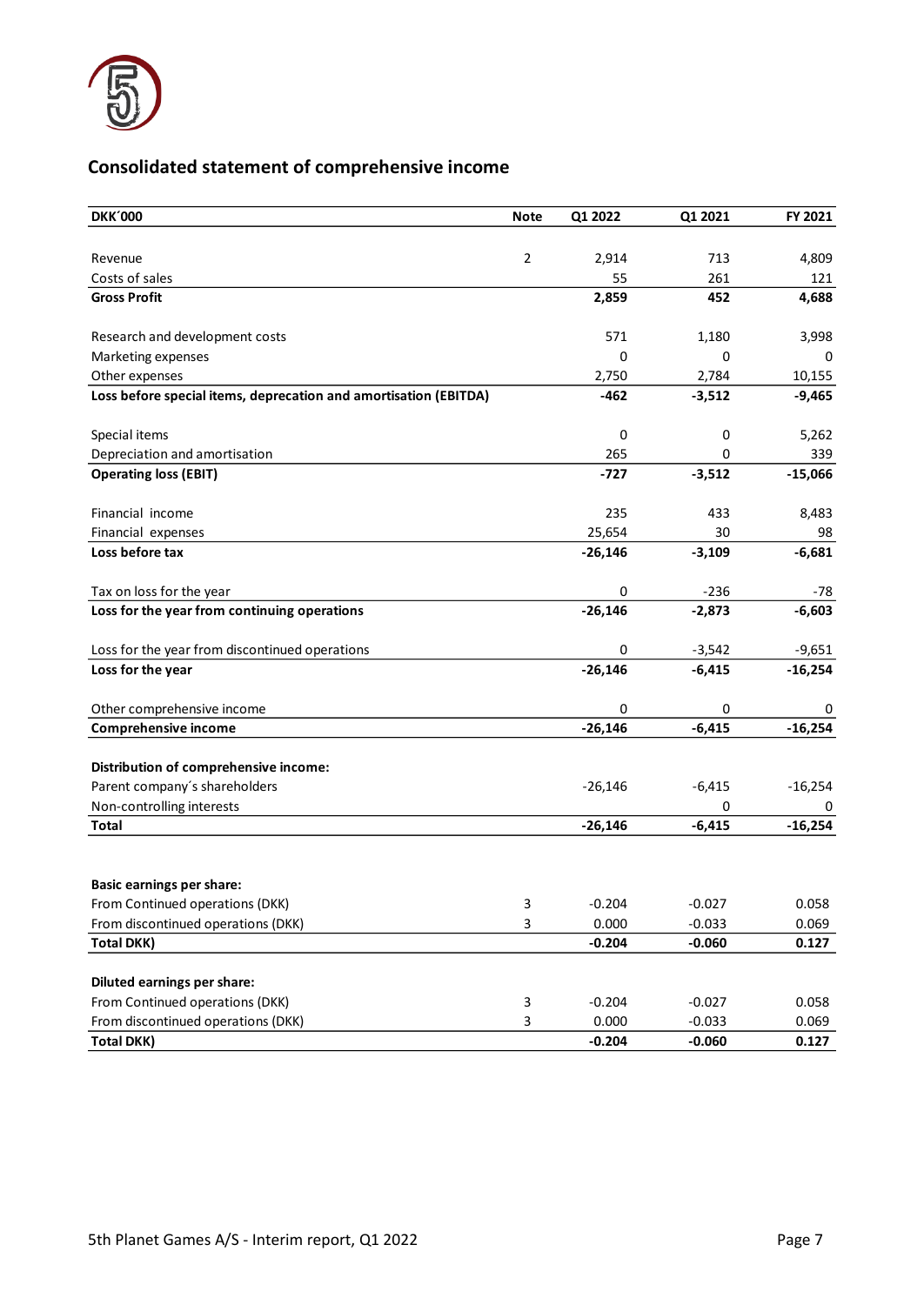

## **Consolidated balance sheet**

| <b>DKK'000</b>                         | <b>Note</b> | 31.03.2022  | 31.03.2021 | 31.12.2021 |
|----------------------------------------|-------------|-------------|------------|------------|
|                                        |             |             |            |            |
| <b>Non-current assets</b>              |             |             |            |            |
| Acquired rights                        |             | 1,549       | 0          | 1,814      |
| Completed development projects         |             | 0           | 0          | 0          |
| Plant and equipment                    |             | 0           | 78         | 0          |
| Right-of-use assets                    |             | 0           | 670        | 0          |
| Income tax receivables                 |             |             | 824        | 0          |
| <b>Total non-current assets</b>        |             | 1,549       | 1,572      | 1,814      |
|                                        |             |             |            |            |
| <b>Current Assets:</b>                 |             |             |            |            |
| Trade receivables                      |             | 3,847       | 908        | 1,924      |
| Income tax receivable                  |             | 54          | 2,196      | 52         |
| Other receivables                      |             | 60          | 57         | 2,911      |
| Accrual expenses                       |             | 322         | 0          | 322        |
| Derivative financials instruments      |             | $\mathbf 0$ | 0          | 7,729      |
| Cash                                   |             | 15,337      | 17,107     | 13,607     |
| <b>Total current assets</b>            |             | 19,620      | 20,268     | 26,545     |
| <b>Total assets</b>                    |             | 21,169      | 21,840     | 28,359     |
| <b>EQUITY AND LIABILITIES</b>          |             |             |            |            |
|                                        |             |             |            |            |
| <b>DKK'000</b>                         | <b>Note</b> | 31.03.2022  | 31.03.2021 | 31.12.2021 |
|                                        |             |             |            |            |
| Equity:                                |             |             |            |            |
| Share capital                          |             | 6,400       | 5,316      | 6,400      |
| Reserves                               |             |             | 0          | 0          |
| Retained earnings                      |             | $-8,411$    | 10,637     | 17,061     |
| <b>Total Equity</b>                    |             | $-2,011$    | 15,953     | 23,461     |
|                                        |             |             |            |            |
| <b>Non-current liabilities</b>         |             |             |            |            |
| Lease liabilities                      |             | 0           | 462        | 0          |
| Other payables                         |             | 372         | 930        | 930        |
| <b>Total non-current liabilities</b>   |             | 372         | 1,392      | 930        |
| <b>Current liabilities</b>             |             |             |            |            |
| Lease liabilities                      |             | 0           | 260        | 0          |
|                                        |             | 97          | 0          | 0          |
| Received prepayments<br>Accrual income |             | 572         | 0          | 572        |
| Derivative financials instruments      | 4           | 17,901      | 0          | 0          |
| Trade payables                         |             | 2,637       | 1,689      | 1,746      |
| Other payables                         |             | 1,601       | 2,546      | 1,650      |

**Total Liabilities 23,180 5,887 4,898 Total equity and liabilities 21,169 21,840 28,359**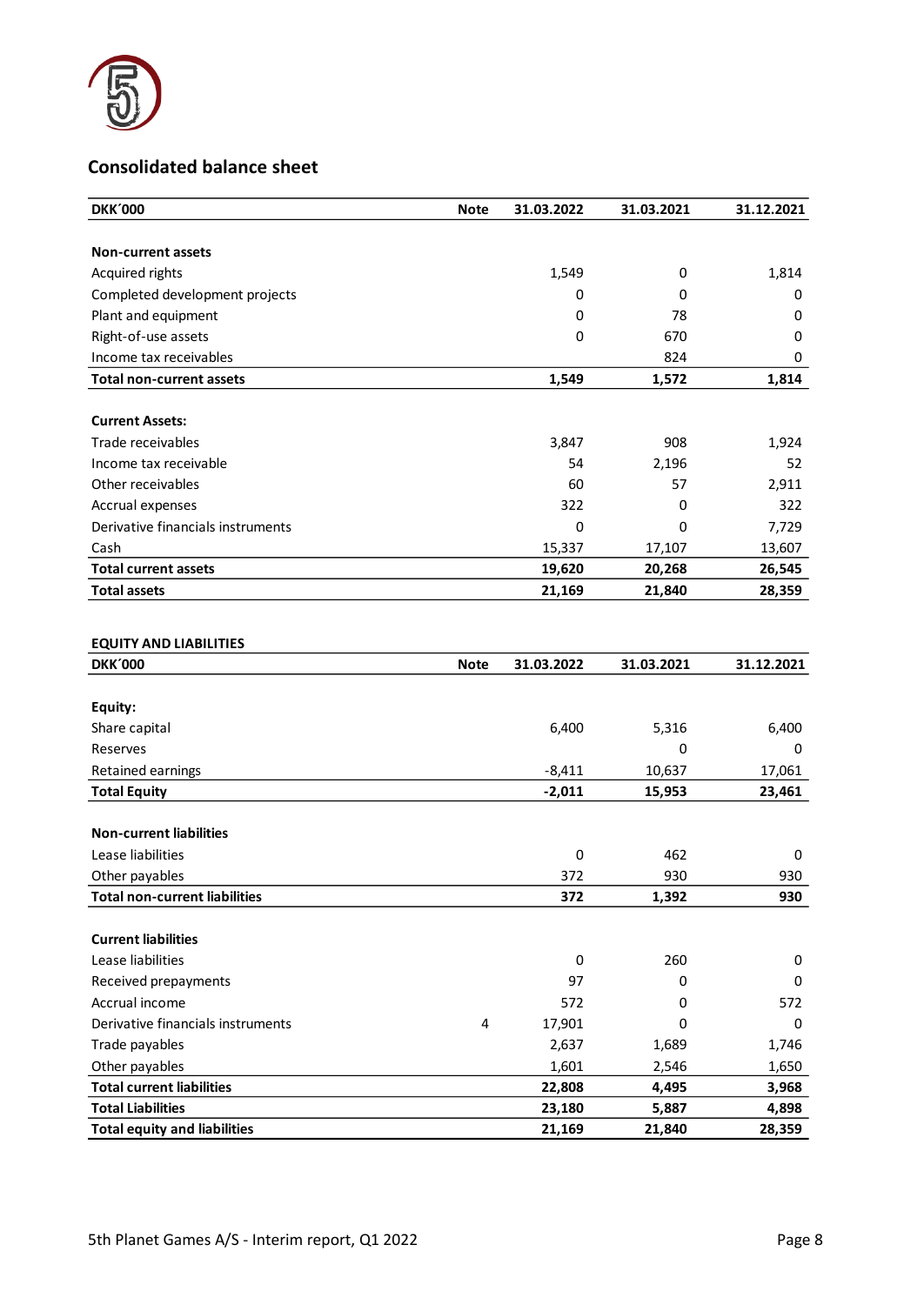

# **Consolidated statement of changes in equity**

|                                   |              |              | Reserves    |                 |              |
|-----------------------------------|--------------|--------------|-------------|-----------------|--------------|
|                                   |              |              |             |                 |              |
|                                   |              |              |             |                 |              |
|                                   | <b>Share</b> | <b>Share</b> | Other       | <b>Retained</b> | <b>Total</b> |
| <b>DKK'000</b>                    | capital      | premium      | reserves    | earnings        | equity       |
|                                   |              |              |             |                 |              |
| Equity as at 01.01.2022           | 6,400        | $\pmb{0}$    | $\mathbf 0$ | 17,061          | 23,461       |
|                                   |              |              |             |                 |              |
| Net Loss                          |              |              |             | $-26,146$       | $-26,146$    |
| Other comprehensive income        |              |              | $\mathbf 0$ | 0               | 0            |
| <b>Comprehensive income</b>       | 0            | $\mathbf 0$  | $\mathbf 0$ | $-26,146$       | $-26,146$    |
|                                   |              |              |             |                 |              |
| Capital increase                  |              |              |             |                 | 0            |
| Costs related to capital increase |              |              |             |                 | 0            |
| Share-based payments              |              |              |             | 674             | 674          |
| Transfer of reserves              |              |              |             |                 | 0            |
| <b>Transactions with owners</b>   | 0            | 0            | $\mathbf 0$ | 674             | 674          |
| Equity as at 31.03.2022           | 6,400        | $\mathbf 0$  | $\mathbf 0$ | $-8,411$        | $-2,011$     |
|                                   |              |              |             |                 |              |
|                                   |              |              |             |                 |              |
|                                   |              |              |             |                 |              |
| Equity as at 01.01.2021           | 5,316        | 0            | $\mathbf 0$ | 15,573          | 20,889       |
|                                   |              |              |             |                 |              |
| <b>Net Loss</b>                   |              |              |             | $-6,415$        | $-6,415$     |
| Other comprehensive income        |              |              | $\mathbf 0$ | 0               | 0            |
| <b>Comprehensive income</b>       | $\mathbf{0}$ | $\mathbf 0$  | $\mathbf 0$ | $-6,415$        | $-6,415$     |
|                                   |              |              |             |                 |              |
| Capital increases                 |              |              |             |                 | 0            |
| Costs related to capital increase |              |              |             |                 | 0            |
| Share-based payment               |              | 0            |             | 1,479           | 1,479        |
| Transfer of reserves              |              |              |             |                 | 0            |
| <b>Transactions with owners</b>   | 0            | $\pmb{0}$    | 0           | 1,479           | 1,479        |
| Equity as at 31.03.2021           | 5,316        | 0            | 0           | 10,637          | 15,953       |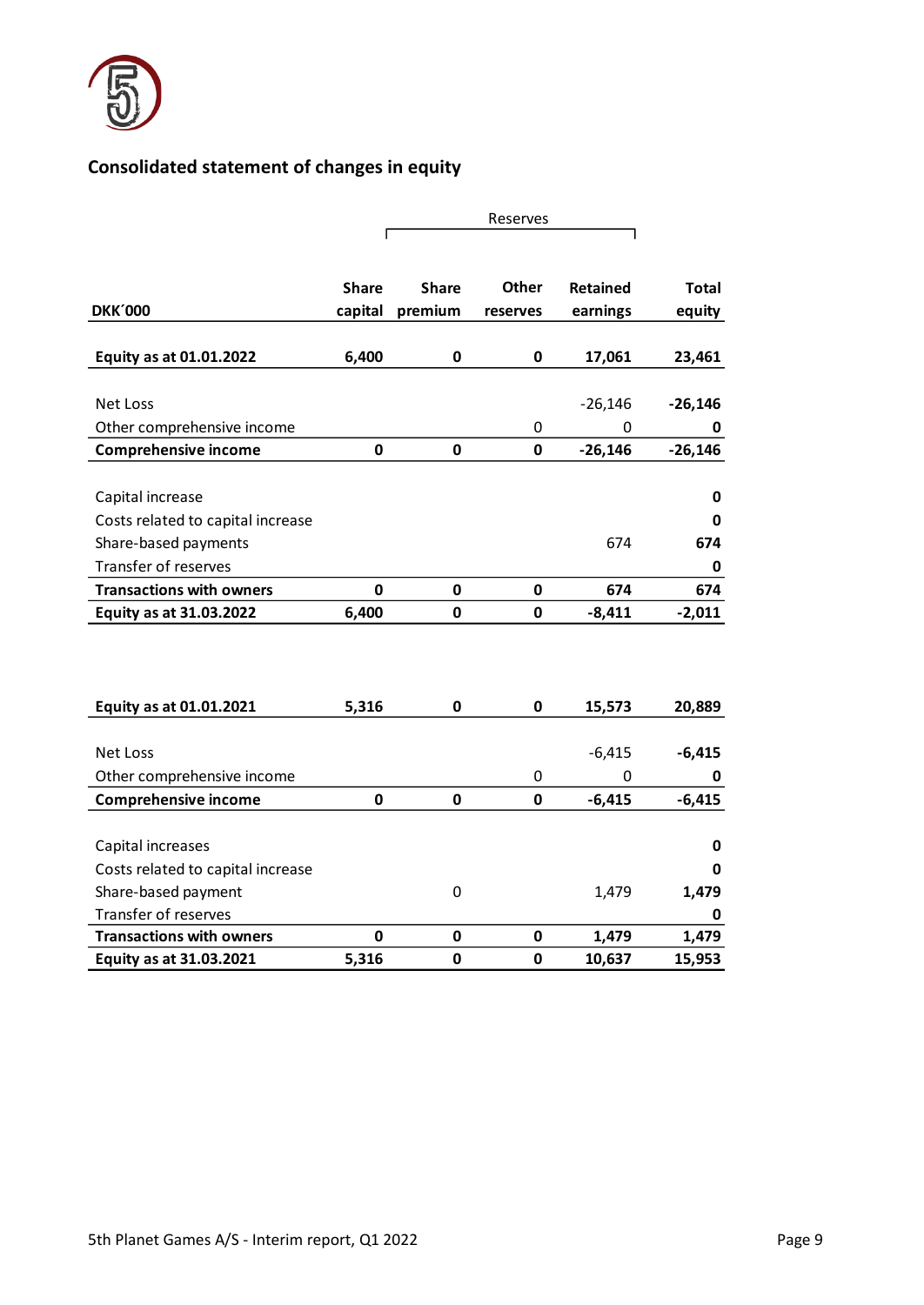

# **Consolidated cash flow statement**

| <b>DKK'000</b>                                      | <b>Note</b> | 31.03.2022  | 31.03.2021 | FY 2021   |
|-----------------------------------------------------|-------------|-------------|------------|-----------|
| Loss before tax                                     |             | $-26,146$   | $-7,231$   | $-16,332$ |
| Depreciation, amortisation and impairment losses    |             | 265         | 80         | 5,364     |
| Share-based payments                                |             | 674         | 1,479      | 4,360     |
| Financial income, reversed                          |             | $-238$      | $-433$     | $-8,484$  |
| Financial expenses, reversed                        |             | 25,654      | 43         | 135       |
| Change in working capital                           |             | 1,545       | $-385$     | $-4,523$  |
| Operating cash flow                                 |             | 1,754       | $-6,447$   | $-19,480$ |
| Financial income, received                          |             | 0           | 0          | 0         |
| Financial expenses, paid                            |             | $-24$       | $-43$      | $-135$    |
| Income tax received                                 |             | 0           | -8         | 2,222     |
| Cash flow generated from operations                 |             | 1,730       | $-6,498$   | $-17,393$ |
| Purchase of equipment                               |             | 0           | 0          | 0         |
| Sale of right of use assests                        |             | 0           | 0          | 544       |
| Purchase of IP rights                               |             | 0           | $\Omega$   | $-6,895$  |
| Cash flow from investing activities                 |             | $\mathbf 0$ | 0          | $-6,351$  |
| Proceeds from cash capital increase                 |             | 0           | 0          | 7,573     |
| Purchase of IP rights financed by issue of warrants |             | 0           | $\Omega$   | 6,895     |
| Lease liabilities, repayment                        |             | 0           | $-61$      | $-783$    |
| Cash flow from financing activities                 |             | $\mathbf 0$ | $-61$      | 13,685    |
| Total cash flow for the period                      |             | 1,730       | $-6,559$   | $-10,059$ |
| Cash, beginning of period                           |             | 13,607      | 23,666     | 23,666    |
| Net foreign exchange difference                     |             | 0           | 0          | 0         |
| Cash, end of period                                 |             | 15,337      | 17,107     | 13,607    |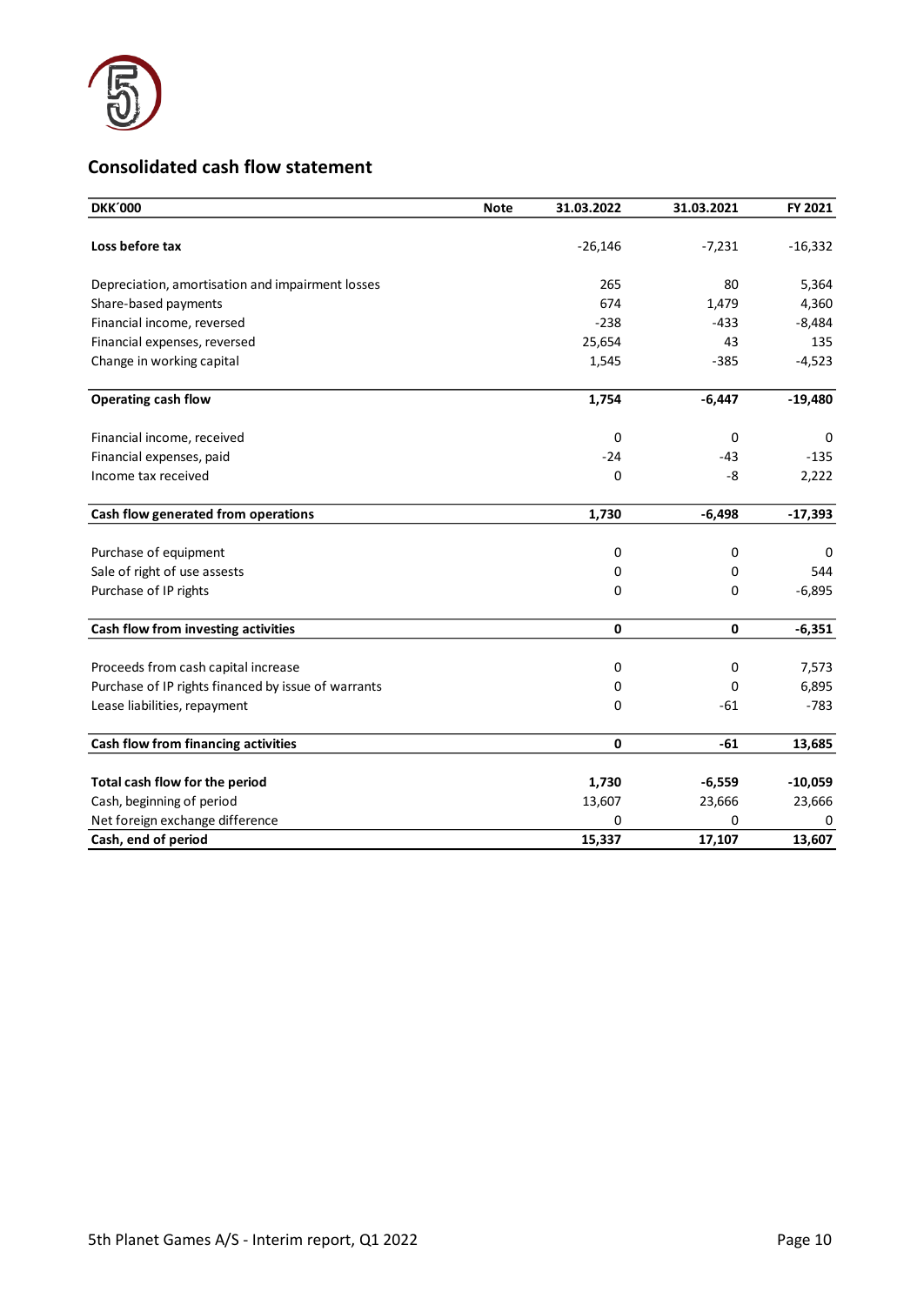

### **1. Basis of preparation**

The interim report has been prepared in accordance with IAS 34 Interim financial reporting, as adopted by the EU, and additional Danish interim reporting requirements for listed companies.

The interim report does not include all the information and disclosures required in the annual consolidated financial statements and should be read in conjunction with the Group's annual consolidated financial statements as at 31 December 2021.

The accounting policies adopted in the preparation of the interim report are consistent with those followed in the preparation of the Group's annual consolidated financial statements for the year ended 31 December 2021.

#### **Significant accounting estimates and judgments**

The most significant accounting estimates and judgments in the interim consolidated financial statements remain unchanged compared to those used in Annual Report 2021. The principles and key assumptions are described in the Annual Report 2021 in note 2.

#### **2. Revenue**

| <b>DKK'000</b>                                    | Q1 2022 | Q1 2021 | <b>FY 2021</b> |
|---------------------------------------------------|---------|---------|----------------|
|                                                   |         |         |                |
| Sales of games and advertising for mobile devices | 427     | 242     | 1,205          |
| License income                                    | 2,497   | 471     | 3,589          |
| Other revenue                                     | 0       | 0       | 15             |
| <b>Total</b>                                      | 2.924   | 713     | 4,809          |

### **3. Earnings per share**

|                                                      | Continued operations |          |          | Discontinued operations |          |          |
|------------------------------------------------------|----------------------|----------|----------|-------------------------|----------|----------|
| <b>DKK'000</b>                                       | Q1 2022              | Q1 2021  | FY 2021  | Q1 2022                 | Q1 2021  | FY 2021  |
|                                                      |                      |          |          |                         |          |          |
| Net loss for the period                              | $-26.146$            | $-2,873$ | $-6,603$ | 0                       | $-3,542$ | -7,797   |
|                                                      |                      |          |          |                         |          |          |
| Average number of shares (in thousands)              | 127.996              | 106,318  | 113,148  | 127.996                 | 106,318  | 113,148  |
| Average number of treasury shares                    | 0                    | 0        | 0        | 0                       | 0        | 0        |
| Average number of shares in circulation              | 127,996              | 106,318  | 113,148  | 127,996                 | 106,318  | 113,148  |
|                                                      |                      |          |          |                         |          |          |
| Diluted average number of shares in circulation      | 127.996              | 106.318  | 113.148  | 127.996                 | 106.318  | 113,148  |
|                                                      |                      |          |          |                         |          |          |
| Earnings per share of DKK 0,05 each (in DKK)         | $-0.204$             | $-0.027$ | $-0.058$ | 0.000                   | $-0.033$ | $-0.069$ |
|                                                      |                      |          |          |                         |          |          |
| Diluted earnings per share of DKK 0,05 each (in DKK) | $-0.204$             | $-0.027$ | $-0.058$ | 0.000                   | $-0.033$ | $-0.069$ |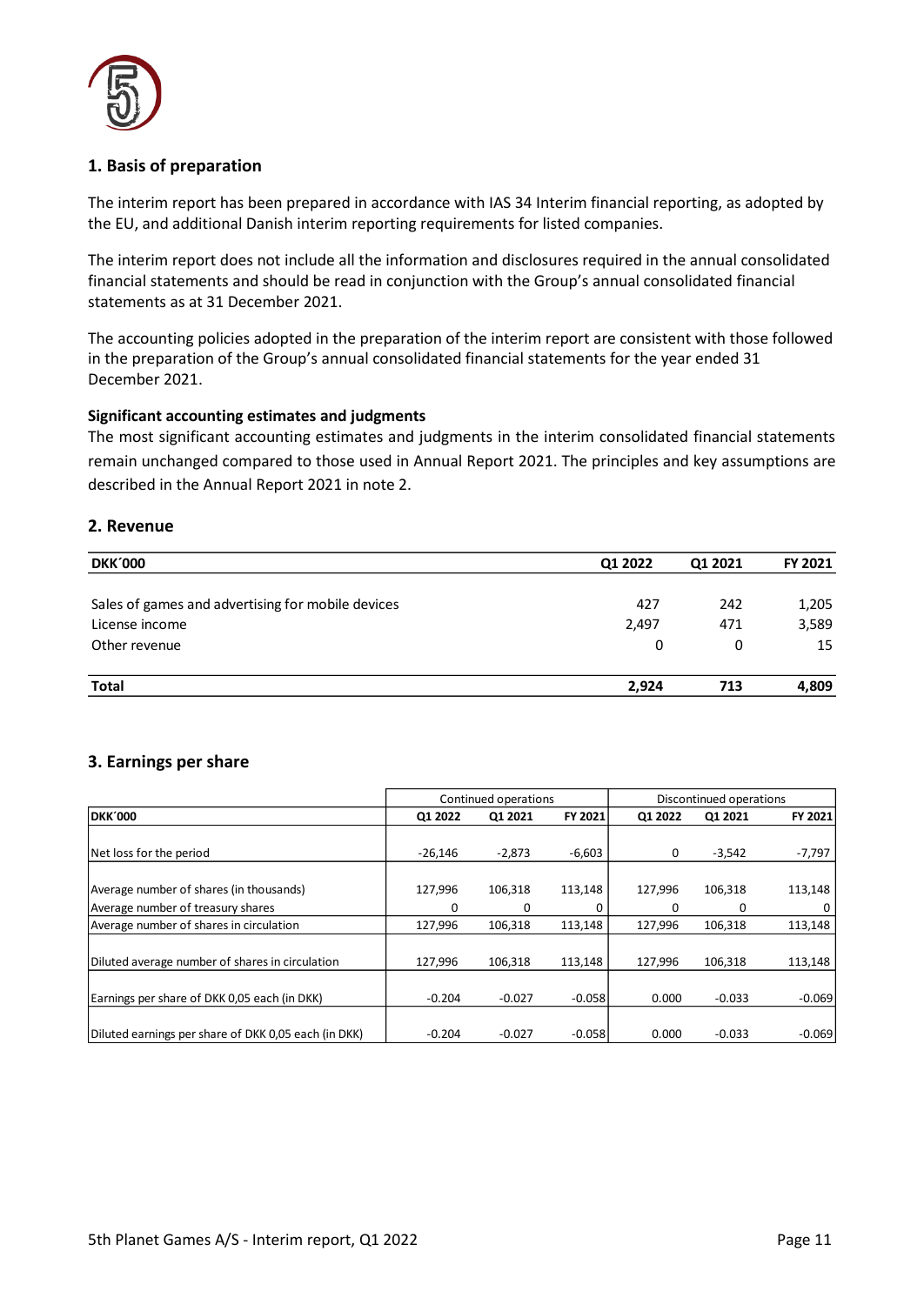

### **4. Derivative financial instruments**

On 7 September 2021, the parent company of the group entered into an investment agreement with Skybound Games Studios (the investor). The investor receives right to subscribe mandatorily and investment shares and warrants (collectively "rights") which can be exercised on different dates depending on the tranches. Each right can be exercised for one share (i.e., 1:1 conversion ratio) and the number of shares that will be issued are fixed for all these tranches. Upon settlement, the fixed exercise amount in Norwegian kroner (NOK) is settled by the investor by paying its US dollar (USD) equivalent. The functional and presentation currency of the parent company and the Group is Danish kroner (DKK). Hence, although the exercise amount is fixed in NOK, the equivalent amount in DKK is variable depending on the prevailing exchange rate between DKK and USD at settlement date. This variable amount does not qualify the definition of equity instrument and therefore, these rights are classified as derivative financial assets / liabilities.

The liabilities amount DKK 17.9 per 31 March 2022 is variable with the development in exchange rate in NOK/DKK and the company's share price. The amount is the calculated fair value that the company would have received less if the company's share price and exchange rate NOK/DKK as per 31 March 2022 had been used in the agreement for the investment Tranches 2-4.

Per 31 December 2021 the amount was an asset of DKK 7.7m. The costs incurred in Q1 2022 therefore is a expenses or DKK 25.6m.

### **Capital resources**

As mentioned below under events occurred after the balance sheet date, the company has resolved a capital increase of DKK 16.9m the 26 April 2022. According to most recent budgets and plans the existing capital resources are sufficient to continue the operation until June  $30<sup>th</sup>$ , 2023.

### **Events occurring after the balance sheet date**

On 26 April 2022 the Equity was increased following trance 2 in the investment agreement with Skybound Games Studios inc. was completed with a gross proceeds of NOK 22m. (DKK 16.9m).

Following the above-mentioned capital increase and a lower share price in the period from 31 March 2022 until 13 May 2022 the company´s share capital has been positive.

Following the increase in the share price on 16 May 2022, the company is at the time of this report in a situation with capital loss, only as it pertains to the fair value of the derivative financial instruments. The capital loss does not affect the groups capital recourses, cash position or future outflow of cash. This situation is only temporary and will end when Investment Tranche 4 has been executed September 2023.